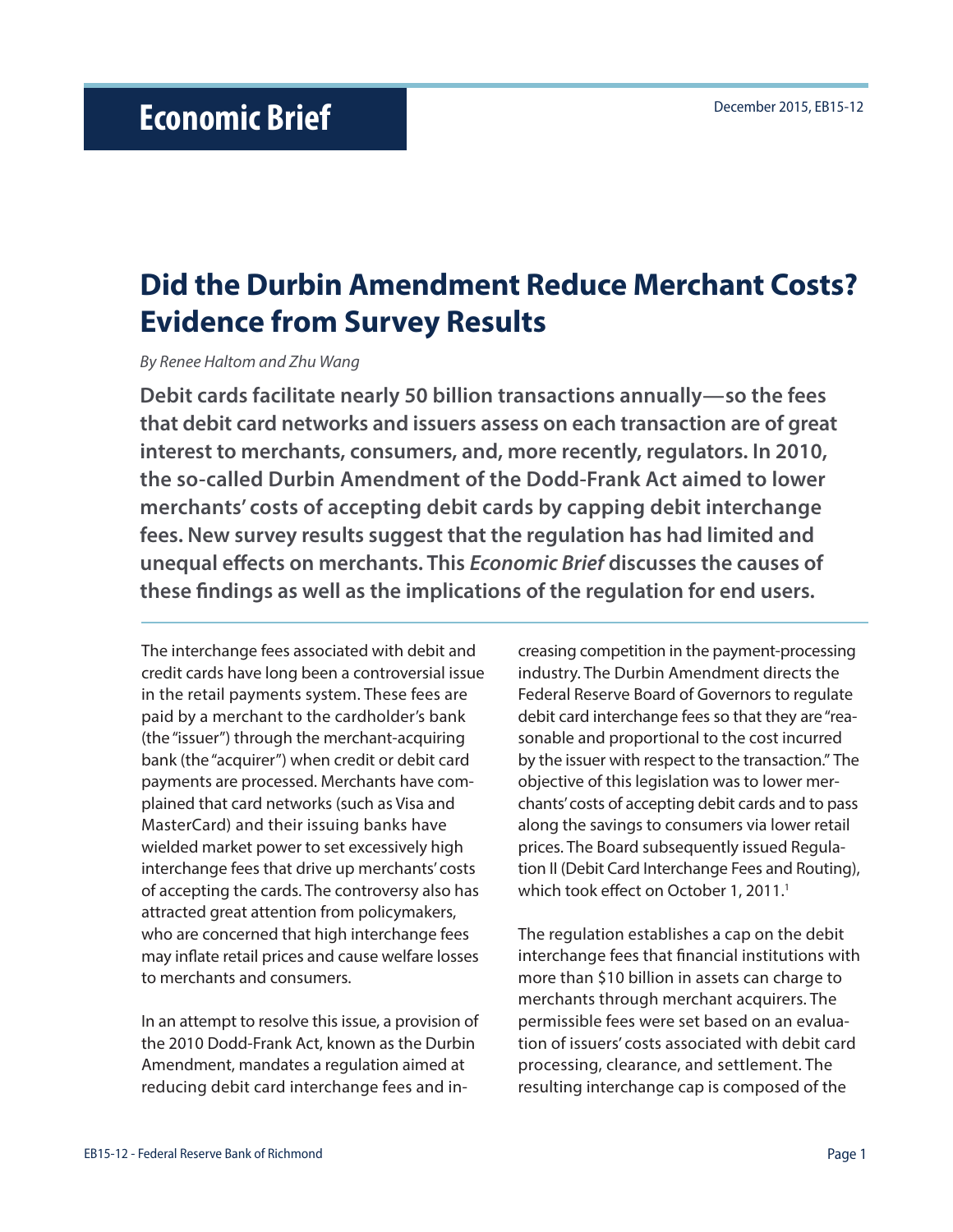following: a base fee of 21 cents per transaction to cover the issuer's processing costs, a charge of 0.05 percent of the transaction value to cover potential fraud losses, and an additional 1 cent per transaction to cover fraud prevention costs if the issuer is eligible. This cap applies to both signature and PIN debit cards.<sup>2</sup> On the average debit card payment of \$40, for example, the interchange fee was capped at 24 cents, about half the average interchange fee prior to the regulation.3

Since its implementation, the regulation has substantially reduced—by billions of dollars annually the interchange revenues of covered issuers, while exempt small issuers did not experience these losses. Due to lack of data, however, the regulation's impact on merchants, as well as consumers, has not been examined as fully.

This *Economic Brief* reviews the results of a merchant survey conducted by the Federal Reserve Bank of Richmond and Javelin Strategy and Research. The results were analyzed in a recent article by one of the authors of this brief (Wang) and his co-authors, Scarlett Schwartz and Neil Mitchell.<sup>4</sup> The results suggest that the regulation has had limited and unequal effects on merchants. While issuers have lost billions in revenue, the costs of accepting debit cards have not gone down for many merchants in the survey; and for some merchants, the costs have even increased. Interpreting the reasons behind these unequal effects is not straightforward—nor is the regulation's overall impact on end users (merchants and consumers).

### **Complicating Factors of Assessing Regulatory Effects**

The study by Wang and his co-authors sought to investigate: (1) how the regulation affected merchants' costs of accepting debit cards, as well as how its impact varied across merchant sectors and transactions; and (2) merchants' reactions to their debit cost changes in terms of changing prices and encouraging or restricting debit use.

Several factors complicate the intended effects of the regulation on merchants. First, the regulation sets a cap on the interchange fee but not on the ultimate

fee that a merchant has to pay to the acquirer for accepting a card payment, typically including the interchange fee plus the markup charged by the acquirer. This ultimate fee is known as the "merchant discount rate." Therefore, the amount of the regulation's interchange fee reduction that can be passed along to merchants may depend on the pass-through rate of the acquirers.

Second, small issuers with less than \$10 billion in assets—in 2013, more than one-third of the total in both transaction value and volume—are exempt from the regulation. Therefore, merchants whose customers primarily use exempt debit cards may not see a fall in debit-acceptance costs.

Third, the impact can vary substantially by merchant sector. Before the regulation, card networks charged different interchange fees to different merchant sectors, and the fees varied in both level and structure. Therefore, how much a merchant can benefit from the regulatory cap depends in part on the sector-specific interchange fees that the merchant paid prior to the regulation.

Fourth, interchange fees rose for small-ticket transactions, an unintended consequence of the Durbin Amendment. Prior to the regulation, most networks offered discounted debit interchange fees for smallticket transactions as a way to encourage card acceptance by merchants for those transactions. For example, for transactions of \$15 or less prior to the regulation, Visa and MasterCard set an interchange fee of 1.55 percent of the transaction value plus 4 cents for signature debit card purchases—or an 11 cent interchange fee on a \$5 purchase. However, in response to the regulation, card networks eliminated the small-ticket discounts and assessed the maximum amount set by the regulation on all transactions. Since merchants have different compositions of transaction sizes, they would be affected differently by the changes of interchange fees. Merchants who specialize in small-ticket transactions would be most adversely affected.

Finally, it is not obvious how merchants will change prices and debit card restrictions in response to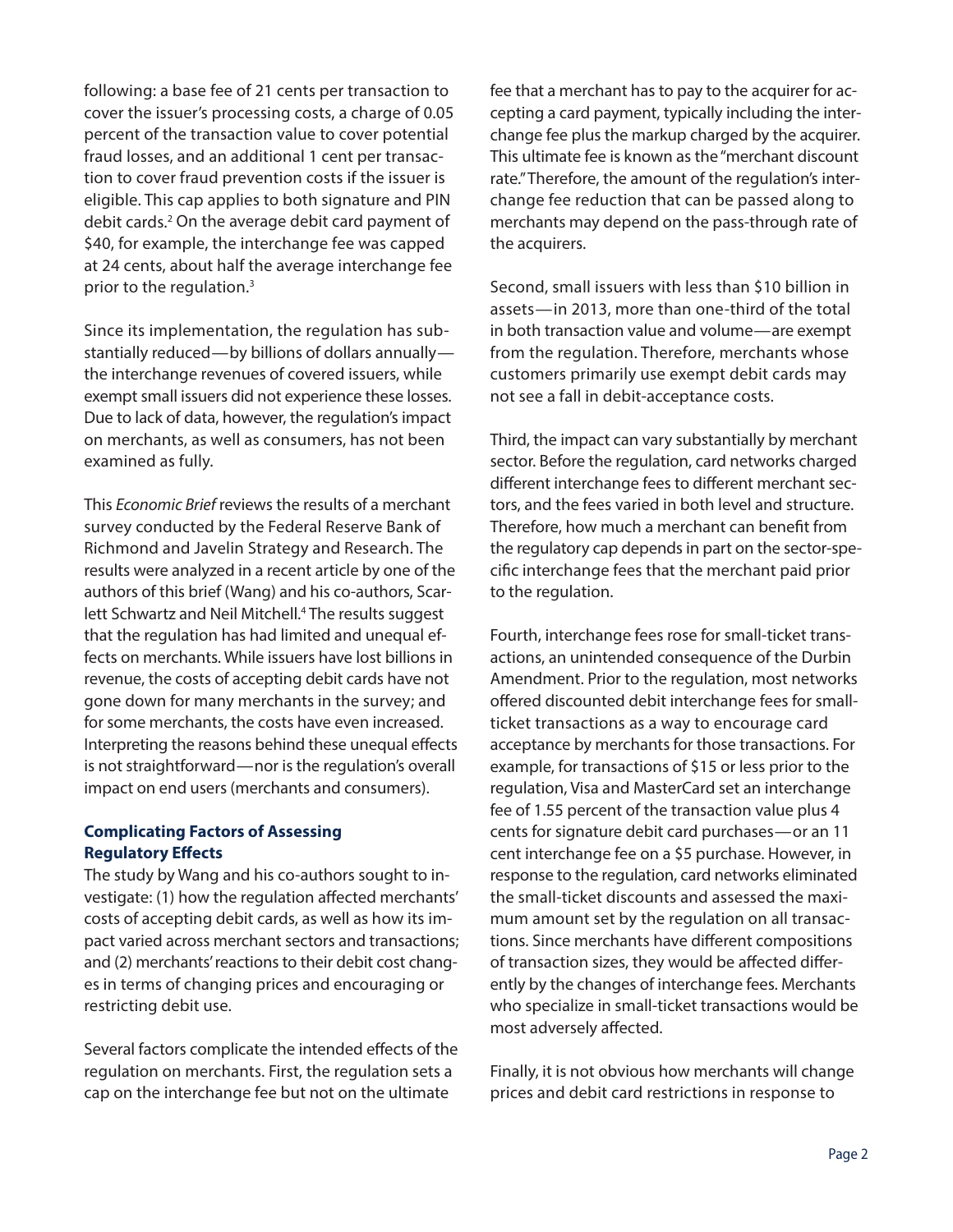changes in debit costs. Would merchants who experience lower debit costs reduce prices and encourage the use of debit cards? Alternatively, would merchants who experience a rise of debit costs do the opposite?

To explore these issues, Wang and his co-authors examined the results of a merchant survey conducted in late 2013 through January 2014, roughly two years after the regulation. The sample comprised 420 merchants with various attributes spanning 26 sectors in all U.S. states. Among them, apparel, restaurants, and fast food each account for 11 percent to 17 percent of the sample, and the other sectors each account for a share below 10 percent. The survey collected information on the costs of accepting debit cards and the retail prices of goods or services before and after the regulation. In addition, the survey looked at restrictions on debit card use, including minimum amounts, surcharges, and discounts for nondebit payment options (such as cash, checks, and credit cards).<sup>5</sup>

## **Survey Results**

Wang and his co-authors investigate how the regulation's impact varies across different merchant sectors. Regression results suggest limited and unequal impact on debit costs for the merchants in the survey: averaging across 26 sectors, 11.1 percent of merchants are estimated to have experienced reduced debit costs for all transactions; 31.3 percent had increased costs, and 57.6 percent had no change. For small-ticket transactions (\$10 or less), only 2.8 percent of merchants are estimated to have lower debit costs, 31.8 percent had increased costs, and 65.4 percent had costs that were unchanged.

The mixed cost impact on merchants may result from the complicating factors discussed in the previous section, which could vary substantially by sector. For example, merchants who reported reduced debit costs could be those who gained more from large-ticket transactions than they lost on smallticket ones. (Matching this intuition, merchants in home furnishings and sporting goods ranked high in total debit-cost reduction.<sup>6</sup>) Merchants reporting no change could be those whose customers were

primarily using debit cards from exempt issuers or whose losses from small-ticket transactions balanced out gains from large-ticket ones. Merchants reporting increased debit costs could be those who specialized in small-ticket transactions (for example, merchants in fast food and delivery services ranked high in both total debit cost increase and small-ticket debit cost increase).

The results further suggest that the regulation had a limited effect on retail prices. Averaging across all sectors, it is estimated that the vast majority of merchants in the survey (77.2 percent) did not change prices post-regulation, very few merchants (1.2 percent) reduced prices, while a sizable fraction of merchants (21.6 percent) increased prices. Finally, the results also suggest a limited and unequal impact on changing debit card restrictions (in terms of minimum amounts, surcharges, and discounts for nondebit payment options), with an estimated 76.6 percent of merchants not changing them postregulation, 12.4 percent increasing them, and 10.9 percent decreasing them. Each of the above results varied significantly by sector.

Wang and his co-authors also take a further step to investigate impact channels. In particular, they ask whether lower debit costs led to lower retail prices and debit restrictions (an intended effect of the regulation) and whether higher debit costs led to higher retail prices and debit restrictions (an unintended effect). They explore these questions by connecting survey respondents' answers of their post-regulation debit cost changes with their reported changes of prices and debit restrictions.

The results of this exercise suggest an asymmetric response. For merchants in the sample who reported that their costs decreased after the Durbin regulation, few of them reduced prices or debit restrictions. This behavior remains a puzzle that deserves further research. On the other hand, if a merchant reported increased costs after the Durbin regulation—as a sizeable fraction of them did—it tended to raise prices and increase debit restrictions, especially in terms of setting a minimum transaction amount requirement.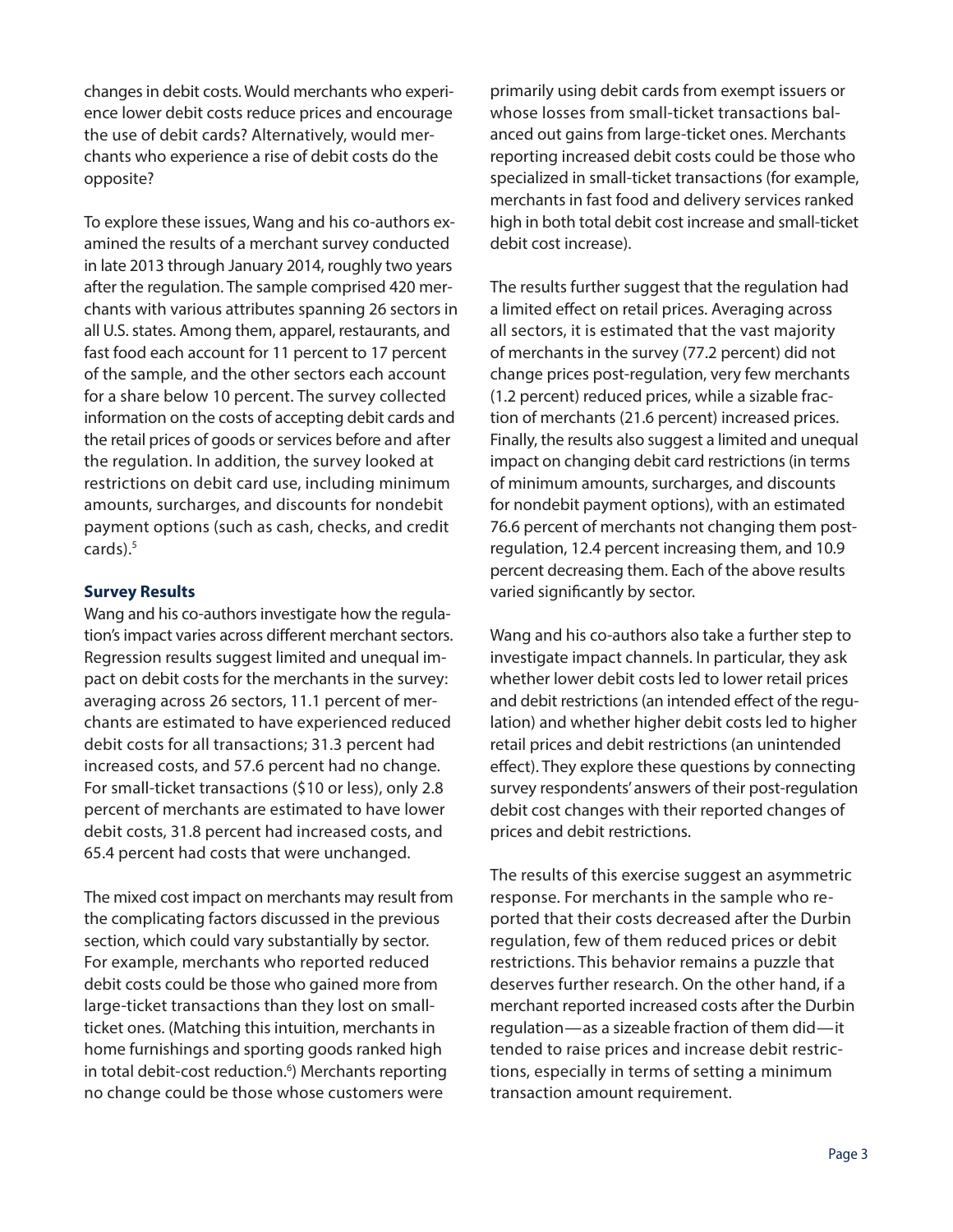# **Evaluating the Durbin Regulation: Further Considerations**

The survey results suggest that the regulation has had limited effect on reducing debit acceptance costs for many merchants and that it even generated unintended effects on some merchants. However, caution needs to be taken when considering an overall evaluation of the regulation.

First, a study based on survey results relies on respondents' reports rather than actual observations (in this case, about costs and pricing behavior). Moreover, the survey is based on a relatively small sample, and one cannot be certain that there were no systematic differences in response rates across categories of merchants. For example, small merchants may have been more likely than large merchants to respond, or merchants displeased with increased costs may have been more likely to respond. Such differences could bias results, but it is difficult to say how skewed the sample might be as a result. Nevertheless, the survey results are persuasive in suggesting that the regulation had unintended consequences in terms of higher fees on small-ticket transactions.

Second, while the survey results suggest a limited reduction of debit costs for many merchants, the regulation still could have yielded benefits to merchants by preventing further increases in debit costs through its cap on interchange fees. This effect is not addressed in the survey analysis.

Finally, the impact of the Durbin Amendment on end users (merchants and consumers) should be evaluated carefully. A theoretical study by Wang in 2015 indeed predicts that regulation that reduces interchange fees is likely to benefit merchants and consumers.7 Specifically, a model used by Wang suggests that the interchange fees that card networks charge to merchants in the absence of regulation are likely to be too high from the end users' perspective. This finding stems from the fact that merchants typically do not vary retail prices based on consumer payment type even though merchants' costs vary by payment type, which means cards could be overused. In that sense, the Durbin

regulation may have benefited merchants and consumers. However, on the other hand, the regulation may leave additional benefits on the table. Debit cards are what economists refer to as a two-sided market—that is, a market in which the product (payment cards in this case) has value only if two end users—again, merchants and consumers—use them. In such a market, regulation that balances the costs and benefits of both end users may help achieve the optimal level of card usage. This suggests that the fees should be set based on merchants' and consumers' joint costs and benefits, not just issuers' costs. Regulation based only on the latter may overshoot or undershoot the cap, leaving potential benefits to merchants and consumers unexploited.

Another insight of Wang's theoretical study is that the regulation overlooks "spillovers" across different transactions. According to the theory, prior to the regulation, issuers might be willing to accept a loss on small-ticket transactions (via low interchange fees) in order to increase overall card acceptance and usage, recouping these losses via fees on high-dollar transactions. Once an interchange cap prevented the latter, this loss-leading strategy was no longer profitable. Wang's theoretical study, however, shows that end users could benefit from different fees for large and small transactions, a practice that ceased following the Durbin regulation.<sup>8</sup>

### **Conclusion**

New survey results found that the Durbin regulation has had limited and unequal impact on reducing merchants' costs of accepting debit cards, and it has produced unintended consequences for some merchants in terms of raising costs. This *Economic Brief* discusses ways in which the survey results should be interpreted with caution. Theory suggests that the Durbin regulation is likely to benefit end users by reducing interchange fees. However, its ultimate effect is complicated by the fact that the regulation is based solely on issuers' costs and overlooks spillovers between small- and large-ticket transactions.

Renee Haltom is editorial content manager and Zhu Wang is a senior economist in the Research Department at the Federal Reserve Bank of Richmond.